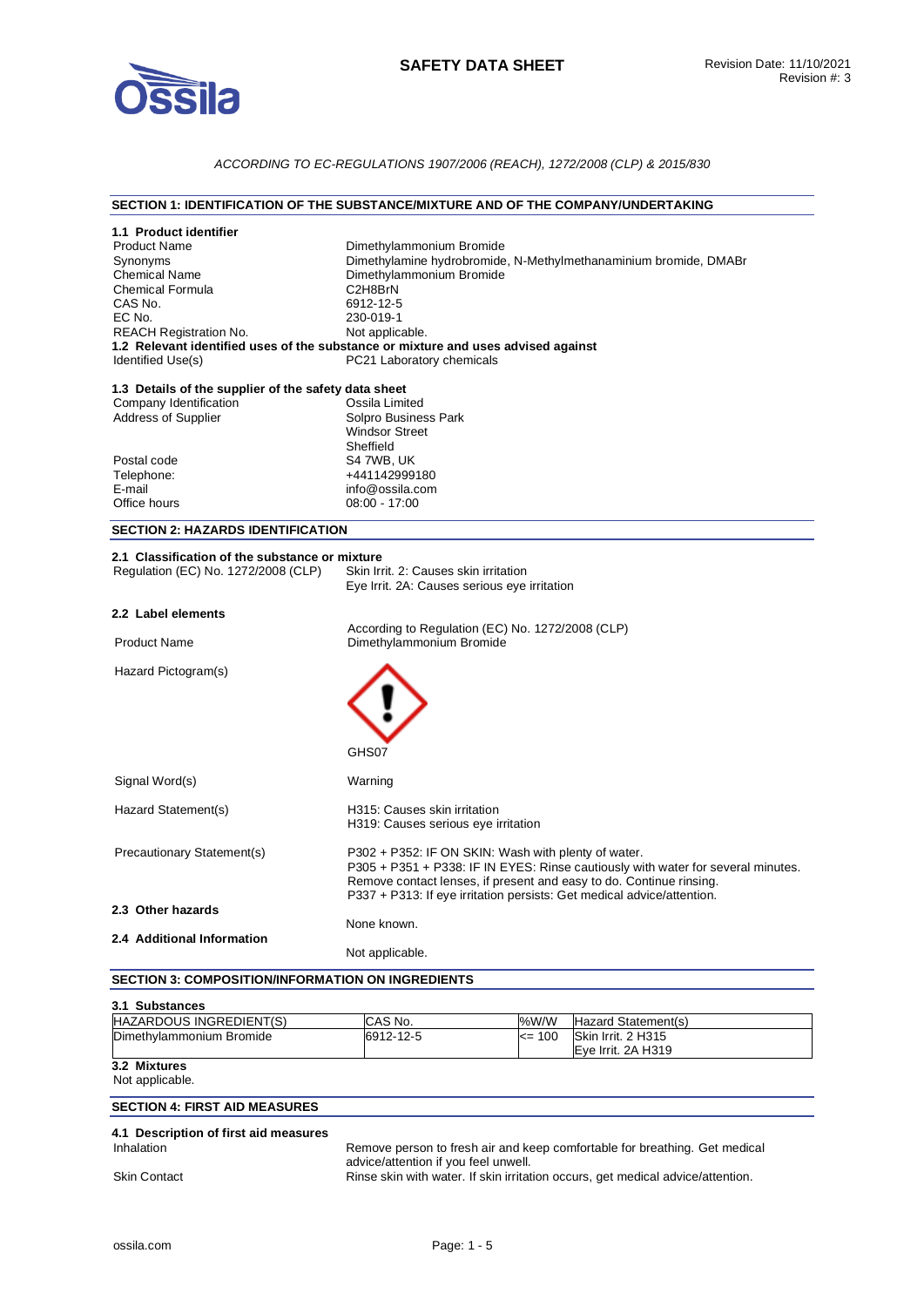

| <b>Eye Contact</b><br>Ingestion<br>4.2 Most important symptoms and effects, both acute and delayed                                                                                    | Rinse cautiously with water for several minutes. Remove contact lenses, if present<br>and easy to do. Continue rinsing.<br>Rinse out mouth with water. Get medical advice/attention if you feel unwell.<br>SECTION 11: Most important symptoms and effects, both acute and delayed<br>4.3 Indication of any immediate medical attention and special treatment needed<br>Treat symptomatically. |
|---------------------------------------------------------------------------------------------------------------------------------------------------------------------------------------|------------------------------------------------------------------------------------------------------------------------------------------------------------------------------------------------------------------------------------------------------------------------------------------------------------------------------------------------------------------------------------------------|
| <b>SECTION 5: FIREFIGHTING MEASURES</b>                                                                                                                                               |                                                                                                                                                                                                                                                                                                                                                                                                |
| 5.1 Extinguishing media<br>Suitable Extinguishing media<br>Unsuitable extinguishing media<br>5.2 Special hazards arising from the substance or mixture<br>5.3 Advice for firefighters | As appropriate for surrounding fire.<br>As appropriate for surrounding fire.<br>May decompose in a fire, giving off toxic and irritant vapours.<br>Fire fighters should wear complete protective clothing including self-contained<br>breathing apparatus.                                                                                                                                     |
| <b>SECTION 6: ACCIDENTAL RELEASE MEASURES</b>                                                                                                                                         |                                                                                                                                                                                                                                                                                                                                                                                                |
| 6.1 Personal precautions, protective equipment and emergency procedures<br>6.2 Environmental precautions<br>6.3 Methods and material for containment and cleaning up                  | Provide adequate ventilation. Wear protective clothing as per section 8.<br>Avoid release to the environment.                                                                                                                                                                                                                                                                                  |
|                                                                                                                                                                                       | Sweep up spilled substance but avoid making dust. Use vacuum equipment for<br>collecting spilt materials, where practicable. Dispose of contents in accordance with<br>local, state or national legislation.                                                                                                                                                                                   |
| 6.4 Reference to other sections                                                                                                                                                       | See Also Section 8, 13.                                                                                                                                                                                                                                                                                                                                                                        |
| <b>SECTION 7: HANDLING AND STORAGE</b>                                                                                                                                                |                                                                                                                                                                                                                                                                                                                                                                                                |
| 7.1 Precautions for safe handling                                                                                                                                                     | Avoid breathing vapours/mist/dust/aerosols. Use only in a well-ventilated area. Wear<br>protective clothing as per section 8. Wash hands thoroughly after handling.                                                                                                                                                                                                                            |
| 7.2 Conditions for safe storage, including any incompatibilities                                                                                                                      |                                                                                                                                                                                                                                                                                                                                                                                                |
| Storage temperature<br>Storage life                                                                                                                                                   | Store in a well-ventilated place. Keep container tightly closed.<br>Ambient.<br>Product is air and moisture sensitive. Product is Hygroscopic. Handle and store<br>under inert gas.                                                                                                                                                                                                            |
| Incompatible materials<br>7.3 Specific end use(s)                                                                                                                                     | None known.<br>Not known. See Section: 1.2.                                                                                                                                                                                                                                                                                                                                                    |
| <b>SECTION 8: EXPOSURE CONTROLS/PERSONAL PROTECTION</b>                                                                                                                               |                                                                                                                                                                                                                                                                                                                                                                                                |

## **8.1 Control parameters**

No Occupational Exposure Limit assigned.

## Occupational Exposure Limits

| SUBSTANCE.       | CAS No. | (8 <sub>hr</sub> )<br>LTEL<br>TWA ppm) | ILTEL (8 hr<br>TWA mg/m <sup>3</sup> ) | STEL (ppm) | STEL<br>$(m\alpha/m^3)$ | Note |
|------------------|---------|----------------------------------------|----------------------------------------|------------|-------------------------|------|
|                  |         |                                        |                                        |            |                         |      |
| Region<br>مnurca |         |                                        |                                        |            |                         |      |

purposes should be present.

Region EU United Kingdom

Source EU Occupational Exposure Limits UK Workplace Exposure Limits EH40/2005 (Third edition, published 2018)

**8.2 Exposure controls** 

8.2.2. Personal protection equipment



Eye Protection Wear eye protection with side protection (EN166).

Ensure adequate ventilation. A washing facility/water for eye and skin cleaning

<sup>8.1.1</sup> Occupational Exposure Limits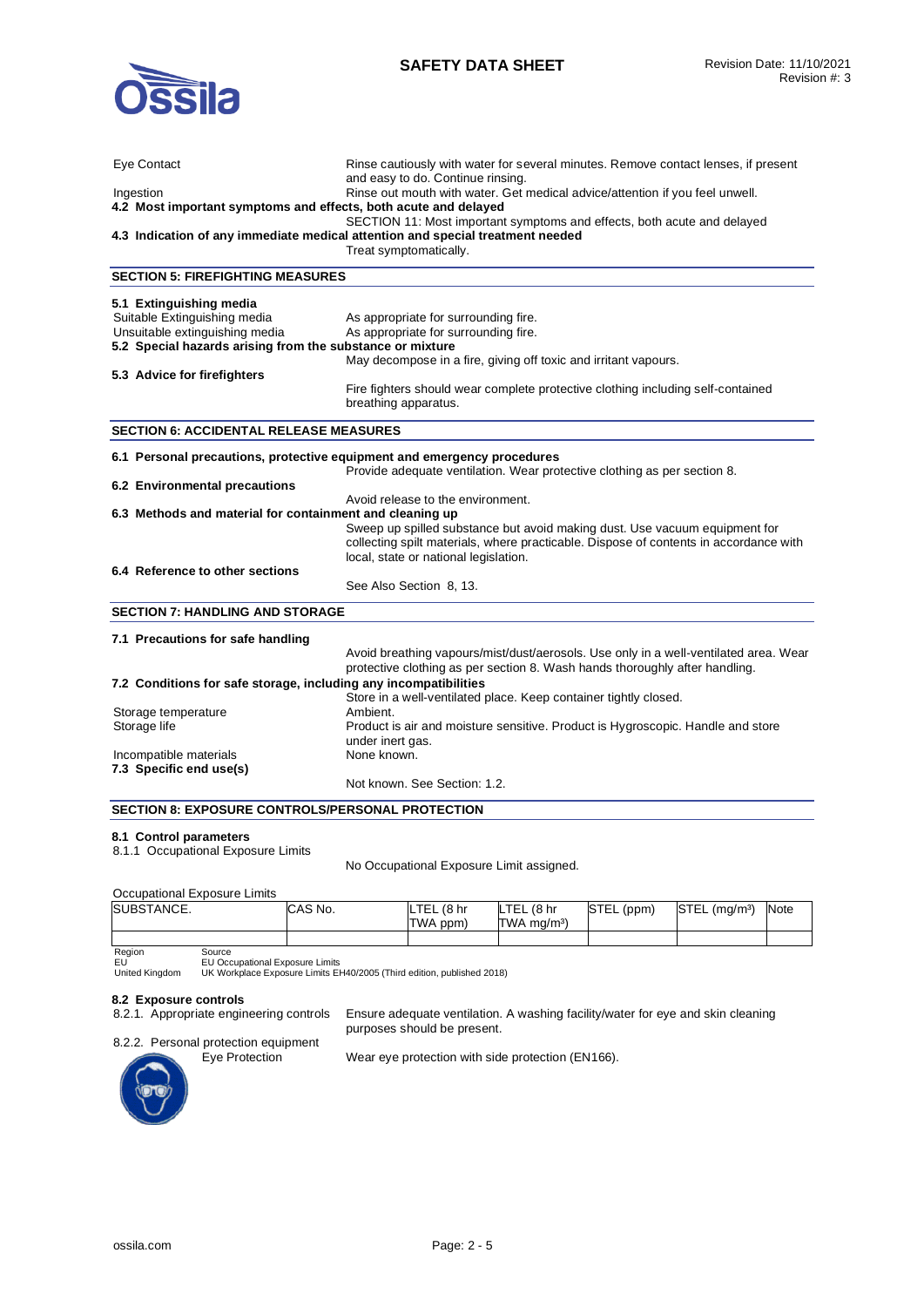## **SAFETY DATA SHEET** Revision Date: 11/10/2021



|                              | Skin protection                                                          | Wear protective clothing and gloves: Impervious gloves (EN 374).          |  |  |
|------------------------------|--------------------------------------------------------------------------|---------------------------------------------------------------------------|--|--|
|                              | Respiratory protection                                                   | A suitable mask with filter type A (EN14387 or EN405) may be appropriate. |  |  |
|                              | Thermal hazards                                                          | None known.                                                               |  |  |
|                              | 8.2.3. Environmental Exposure Controls Avoid release to the environment. |                                                                           |  |  |
|                              | <b>SECTION 9: PHYSICAL AND CHEMICAL PROPERTIES</b>                       |                                                                           |  |  |
|                              | 9.1 Information on basic physical and chemical properties                |                                                                           |  |  |
| Appearance                   |                                                                          | Solid: Powder/Crystals.                                                   |  |  |
|                              |                                                                          |                                                                           |  |  |
|                              |                                                                          | Colour: White/Off-White.                                                  |  |  |
| Odour                        |                                                                          | Not known.                                                                |  |  |
| Odour threshold              |                                                                          | Not known.                                                                |  |  |
| pH                           |                                                                          | Not known.                                                                |  |  |
| Melting point/freezing point |                                                                          | Not known.                                                                |  |  |
|                              | Initial boiling point and boiling range                                  | Not known.                                                                |  |  |
| <b>Flash Point</b>           |                                                                          | Not known.                                                                |  |  |
| Evaporation rate             |                                                                          | Not known.                                                                |  |  |
| Flammability (solid, gas)    |                                                                          | Not known.                                                                |  |  |
| limits                       | Upper/lower flammability or explosive                                    | Not known.                                                                |  |  |
| Vapour pressure              |                                                                          | Not known.                                                                |  |  |

| Upper/lower flammability or explosive  | Not known.                     |
|----------------------------------------|--------------------------------|
| limits                                 |                                |
| Vapour pressure                        | Not known.                     |
| Vapour density                         | Not known.                     |
| Density (g/ml)                         | Not known.                     |
| Relative density                       | Not known.                     |
| Solubility(ies)                        | Solubility (Water): Not known. |
|                                        | Solubility (Other): Not known. |
| Partition coefficient: n-octanol/water | Not known.                     |
| Auto-ignition temperature              | Not known.                     |
| Decomposition Temperature (°C)         | Not known.                     |
| <b>Viscosity</b>                       | Not known.                     |
| <b>Explosive properties</b>            | Not known.                     |
| Oxidising properties                   | Not known.                     |
| 9.2 Other information                  |                                |
|                                        |                                |

## **SECTION 10: STABILITY AND REACTIVITY**

| 10.1 Reactivity                         |                                            |
|-----------------------------------------|--------------------------------------------|
|                                         | None anticipated.                          |
| <b>10.2 Chemical Stability</b>          |                                            |
|                                         | Stable under normal conditions.            |
| 10.3 Possibility of hazardous reactions |                                            |
|                                         | Not known.                                 |
| 10.4 Conditions to avoid                |                                            |
|                                         | Not known.                                 |
| 10.5 Incompatible materials             |                                            |
|                                         | Not known.                                 |
| 10.6 Hazardous decomposition products   |                                            |
|                                         | No hazardous decomposition products known. |

None.

## **SECTION 11: TOXICOLOGICAL INFORMATION**

## **11.1 Information on toxicological effects**

| Acute toxicity - Ingestion     | No data available. |
|--------------------------------|--------------------|
| Acute toxicity - Skin Contact  | No data available. |
| Acute toxicity - Inhalation    | No data available. |
| Skin corrosion/irritation      | No data available. |
| Serious eye damage/irritation  | No data available. |
| Skin sensitization data        | No data available. |
| Respiratory sensitization data | No data available. |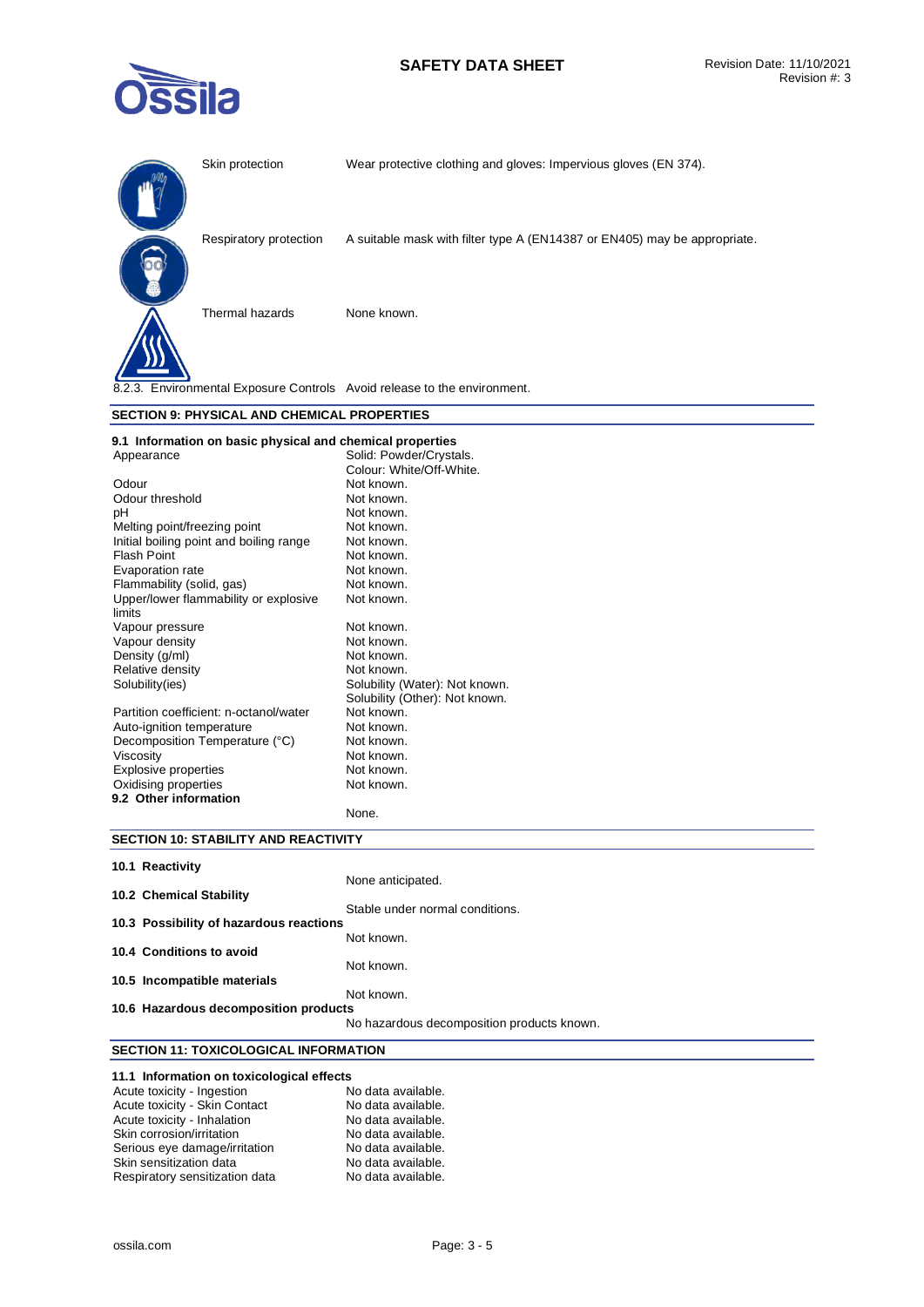

| Germ cell mutagenicity   |
|--------------------------|
| Carcinogenicity          |
| Reproductive toxicity    |
| Lactation                |
| STOT - single exposure   |
| STOT - repeated exposure |
| Aspiration hazard        |
| 11.2 Other information   |

No data available. No data available. No data available. No data available. No data available. No data available. No data available.

Not known.

#### **SECTION 12: ECOLOGICAL INFORMATION**

## **12.1 Toxicity**  No data available. Toxicity - Aquatic invertebrates No data available.<br>Toxicity - Fish No data available. Toxicity - Fish No data available.<br>Toxicity - Algae No data available. Toxicity - Algae **No data available.**<br>Toxicity - Sediment Compartment Not classified. Toxicity - Sediment Compartment Not classified.<br>
Toxicity - Terrestrial Compartment Not classified. Toxicity - Terrestrial Compartment **12.2 Persistence and Degradation**  Not known. **12.3 Bioaccumulative potential**  Not known. **12.4 Mobility in soil**  Not known. **12.5 Results of PBT and vPvB assessment**  Not known. **12.6 Other adverse effects**  Not known. **SECTION 13: DISPOSAL CONSIDERATIONS 13.1 Waste treatment methods**  Dispose of contents in accordance with local, state or national legislation. Recycle only completely emptied packaging. Normal disposal is via incineration operated by an accredited disposal contractor. Send to a licensed recycler, reclaimer or incinerator. **13.2 Additional Information**

## Disposal should be in accordance with local, state or national legislation.

## **SECTION 14: TRANSPORT INFORMATION**

IATA/IMO/RID/ADR Not classified as hazardous for transport.

#### **SECTION 15: REGULATORY INFORMATION**

## **15.1 Safety, health and environmental regulations/legislation specific for the substance or mixture**

European Regulations - Authorisations and/or Restrictions On Use Candidate List of Substances of Very High Concern for Authorisation Not listed REACH: ANNEX XIV list of substances subject to authorisation Not listed REACH: Annex XVII Restrictions on the manufacture, placing on the market and use of certain dangerous substances, mixtures and articles Not listed Community Rolling Action Plan (CoRAP) Not listed Regulation (EC) N° 850/2004 of the European Parliament and of the Council on persistent organic pollutants Not listed Regulation (EC) N° 1005/2009 on substances that deplete the ozone layer Not listed Regulation (EU) N° 649/2012 of the European Parliament and of the Council concerning the export and import of hazardous chemicals Not listed **National regulations**  Other Not known. **15.2 Chemical Safety Assessment**  A REACH chemical safety assessment has not been carried out.